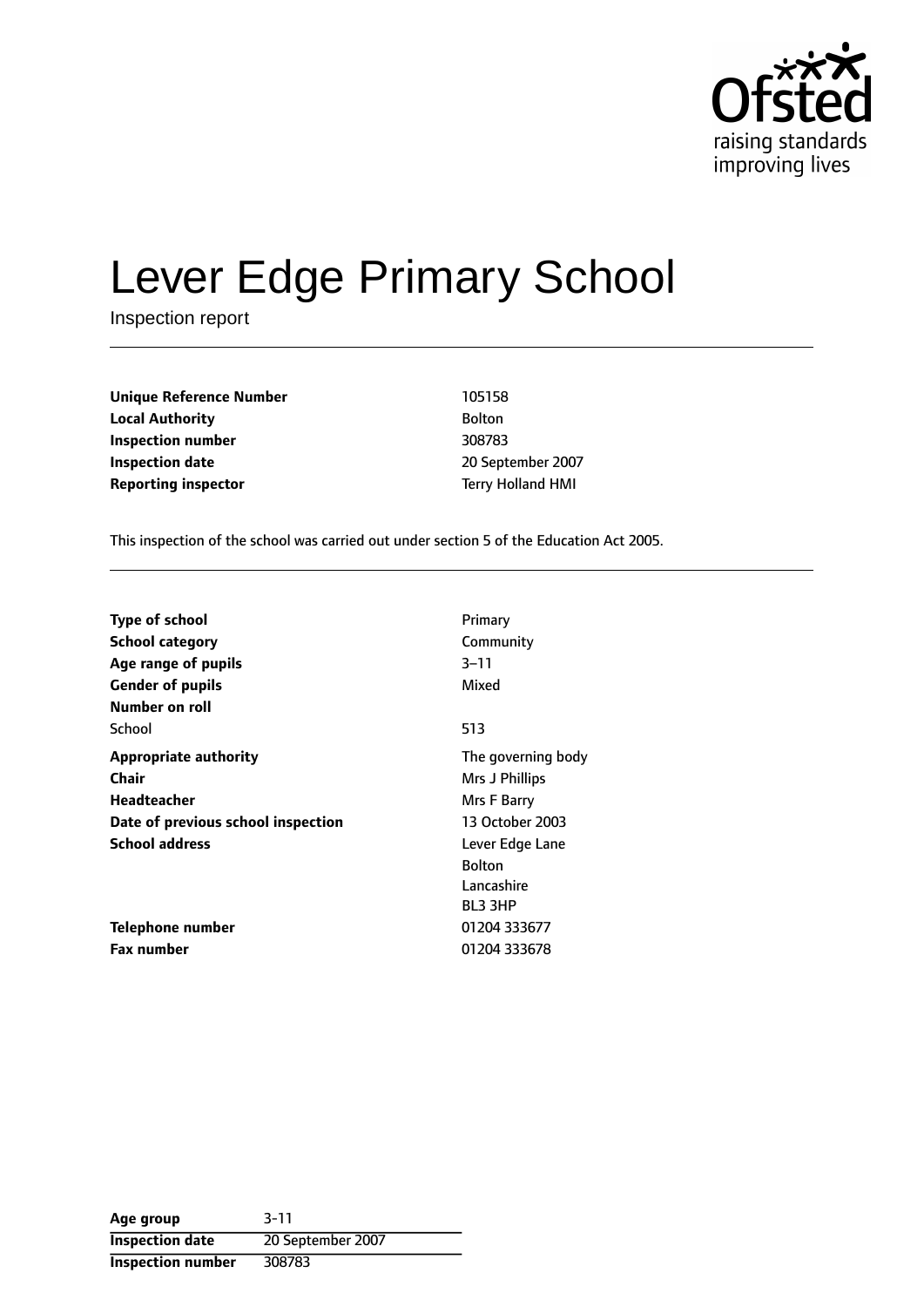.

© Crown copyright 2007

#### Website: www.ofsted.gov.uk

This document may be reproduced in whole or in part for non-commercial educational purposes, provided that the information quoted is reproduced without adaptation and the source and date of publication are stated.

Further copies of this report are obtainable from the school. Under the Education Act 2005, the school must provide a copy of this report free of charge to certain categories of people. A charge not exceeding the full cost of reproduction may be made for any other copies supplied.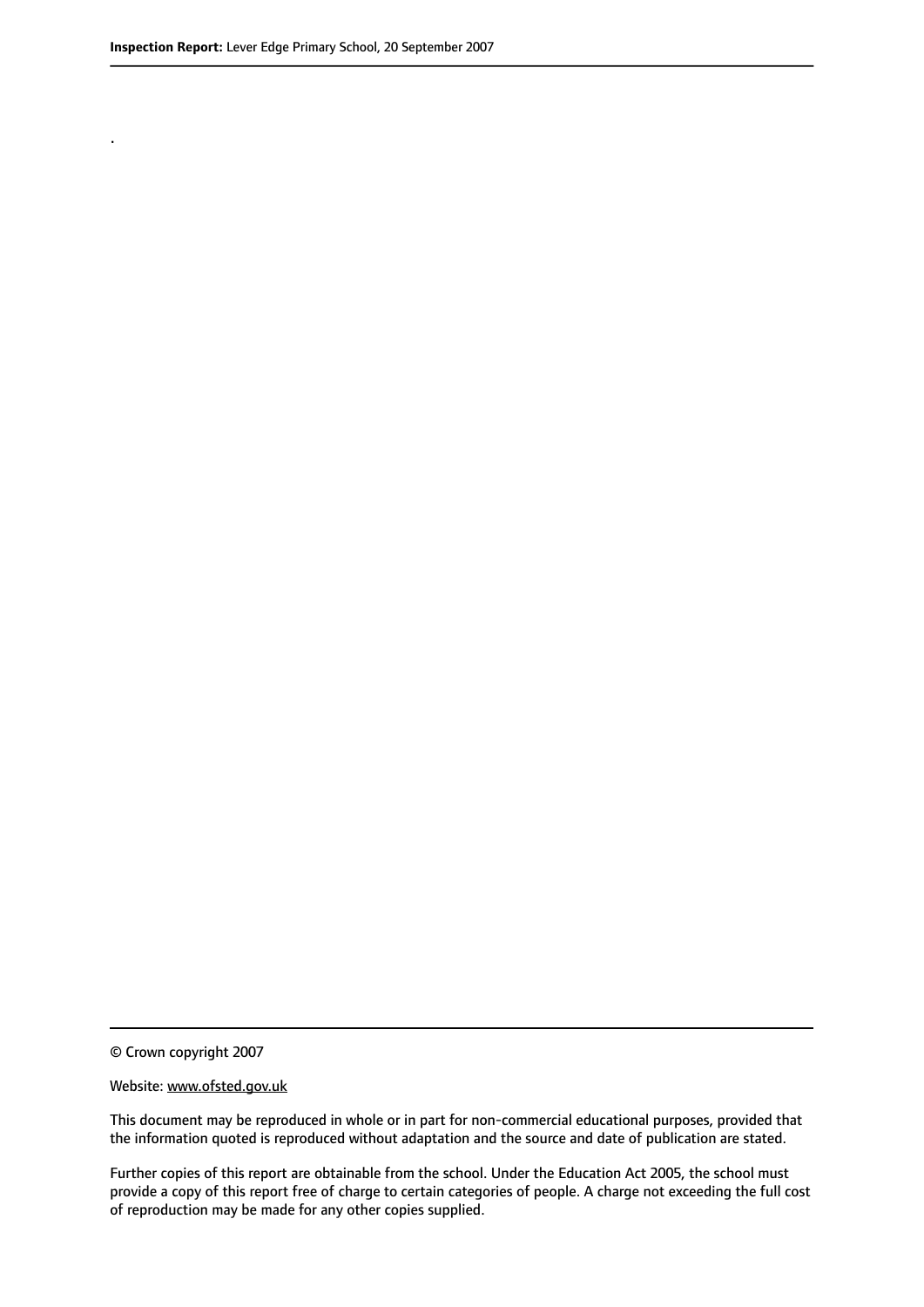# **Introduction**

The inspection was carried out by one of Her Majesty's Inspectors. The inspector investigated the following issues: the achievement of pupils and the progress they make, particularly in Key Stage 2; the impact of leadership and management on the school's awareness of the performance of pupils and the school as a whole; the pupils' personal development and well-being, and their care, guidance and support. Evidence was gathered from the school's self-evaluation form (SEF); national published assessment data and the school's own assessment records, policies and minutes; observation of the school at work; interviews with members of staff, pupils and governors; and the parents' questionnaires. Other aspects of the school's work, including the work of the specialist speech and language unit, were not investigated in detail. However, the inspector found no evidence to suggest that the school's own assessments, as given in its SEF, were not justified, and these have been included where appropriate in this report.

# **Description of the school**

Lever Edge is a larger than average primary school serving an area of social and economic disadvantage in the south of Bolton. A much higher than average proportion of pupils is entitled to a free school meal. Over two thirds of pupils come from minority ethnic backgrounds and the proportion is rising. The percentage of pupils whose first language is not English is very high and the numbers of asylum seekers and refugees being admitted to the school is increasing. The proportion of pupils who have a learning difficulty and/or disability is also above the national average. The number of pupils joining and leaving the school, particularly during Key Stage 2, is higher than in most schools. The school has a speech and language unit catering for 16 pupils drawn from schools across Bolton. The school has achieved a significant number of awards including the Schools Achievement Award (three times), Basic Skills Quality Mark, Investors in People, ArtsMark, ActiveMark and Healthy Schools status. The school has been selected by Bolton as a Leading Edge School, and to take the lead on the Basic Skills Quality Mark and self-evaluation with schools in the authority.

## **Key for inspection grades**

| Grade 1 | Outstanding  |
|---------|--------------|
| Grade 2 | Good         |
| Grade 3 | Satisfactory |
| Grade 4 | Inadequate   |
|         |              |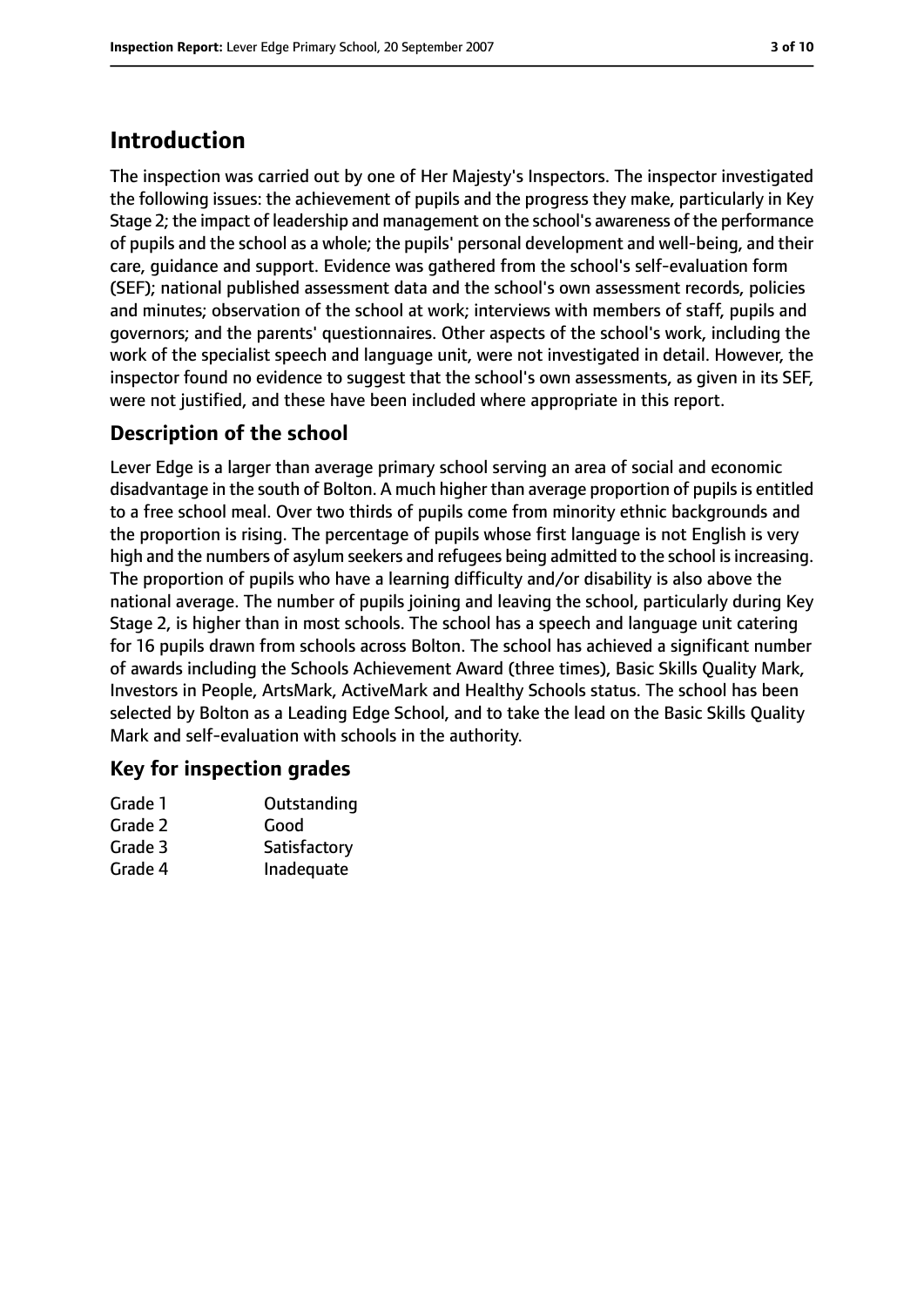# **Overall effectiveness of the school**

#### **Grade: 1**

Lever Edge Primary is an outstanding school that provides excellent support and a very good education for its pupils. This is a school where every child really does matter. It does all in its power to maximise the opportunities for its pupils and their chances in life. The headteacher, staff and governors provide a safe and secure environment which both supports and challenges the children to do their best and achieve their potential. This helps pupils thrive as individuals and develop the skills and attitudes necessary to work together very effectively. Pupils respond positively and demonstrate respect and tolerance to others. They make good progress academically and excellent progress in their social development.

Parents recognise this and are overwhelmingly positive in their support for the school. One parent wrote that 'Lever Edge and its staff are first class.' Another described it as 'a wonderful school where the headteacher and staff do a fantastic job and are very dedicated to helping the children to learn'. It is the strength of leadership and management that is the key to the school's success. The systems in place for the school to monitor and evaluate its performance are exemplary. As a result, it is highly responsive to the changing needs of the pupils in the school, and to areas where its performance can be improved. It acts quickly and effectively to bring about that improvement. The school's self-evaluation is very rigorous. So much so that, in the light of a partial dip in standards and achievement in 2006, and a belief that any school needs to improve further, it modestly judged its overall effectiveness as good. Whilst it is right that it can still improve, it is precisely this level of critical analysis, and awareness of where improvements are possible and how to achieve them, that makes this an outstanding school and one which has excellent capacity to improve further.

Pupils enter the Nursery and Reception with skills and knowledge that are generally well below what is expected for their age, particularly in language, communication and mathematical skills, and in their personal, social, creative and physical development. They make good or very good progressin their creative development, communication and thinking, all aspects of their personal, social and physical development and in some aspects of their mathematical skills. By the end of the Foundation Stage they are performing at or above the expected levels in all these areas. However, given their low starting points, they are still below expected levels in key aspects of their language and mathematical skills and in their knowledge and understanding of the world.

In Key Stage 1 pupils make very good progress and by the age of 7 reach standards that are above average overall. Most pupils continue to make good progress in Key Stage 2, particularly when the number of pupils who enter the school in Key Stage 2 but whose performance does not count in statistical analysis of achievement is taken into account. By the age of 11, pupils have consistently reached standards that are in line with national averages. In 2006 there was a dip in performance in English at Key Stage 2, particularly in writing, but records show that this was due to circumstances that the school could not predict. It has acted quickly to address the issues that emerged. Standards rose in 2007 and were above average overall. Records show that the achievement and progress made by these pupils, including those with learning difficulties and/or disabilities, was above average. The school's key performance targets were reached or exceeded.

Pupils' personal development and well-being are outstanding because the care, guidance and support provided by the school are also outstanding. Both are exceptionally strong features of this school. This stems from the very good beginnings established in the Foundation Stage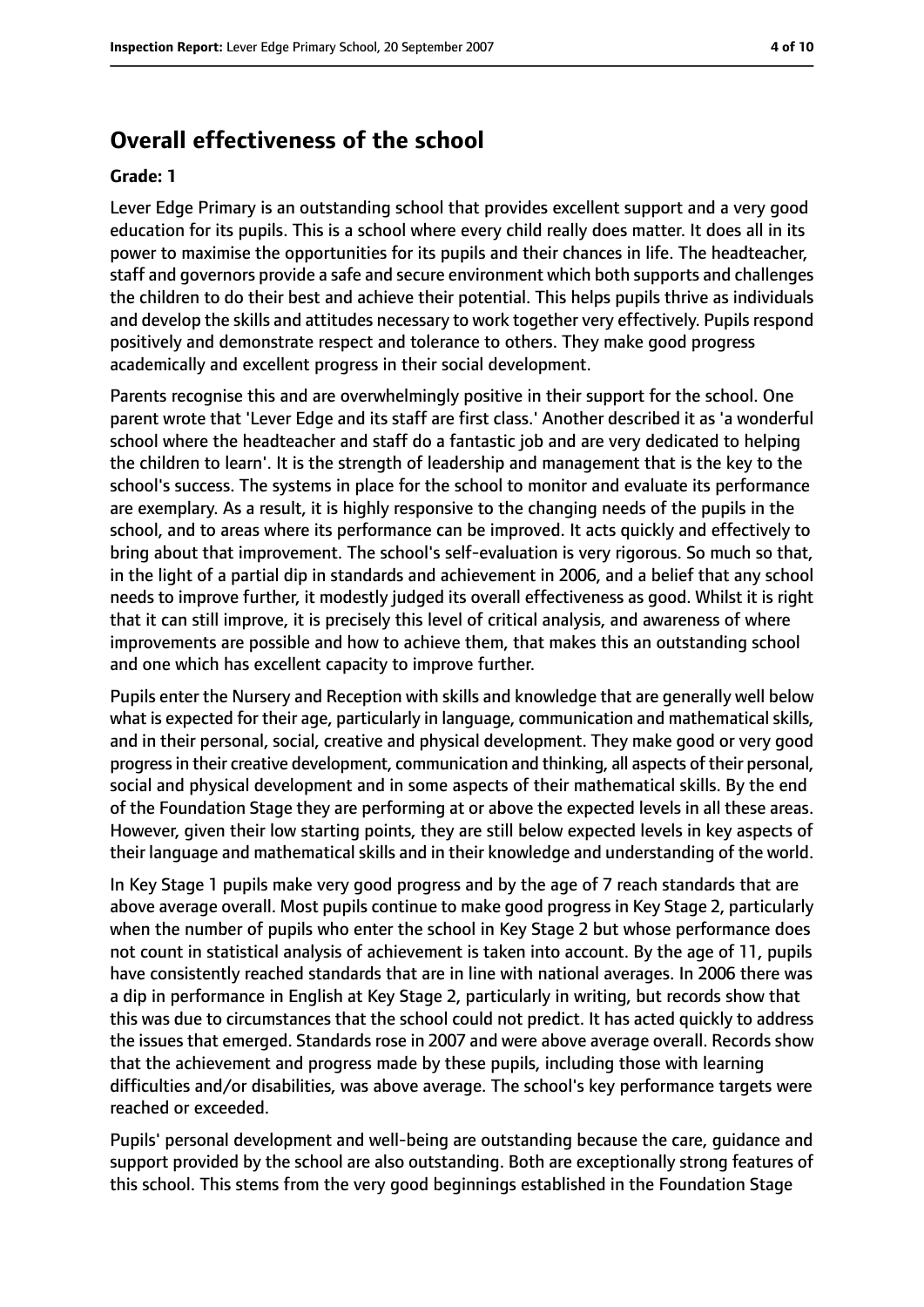which rapidly helps pupils relate well to each other and to become interested and motivated learners. By the age of 11 most pupils are confident, articulate and comfortable in the company of adults and other pupils. For many this represents outstanding progress given their personal and social skills when they enter the school and the barriers that early language difficulties can present to them.

When asked, pupils emphasised that everyone in the school has positive attitudes and that everyone has a chance to succeed. They feel safe in school and, although one or two expressed a little concern over some rough and tumble in the playground, they recognise that members of staff can be relied upon to help and support them. They really appreciate the opportunities they are given to take responsibility and to support each other, particularly through befriending and helping those new to the school or who are feeling lonely or unhappy. Pupils understand the need for active lifestyles and healthy eating and value the school's emphasis on health and exercise. The before-school fitness clubs and 'play leaders' scheme where older pupils run 'fun' sporting activities for the infants at lunch times came in for special mention. They appreciate the healthy lunches provided by the school and understand what makes a balanced diet.

Pupils are very clear about, and respond positively to, the school's high expectations of behaviour and the need for tolerance and respect of others' beliefs and cultures. They understand and accept the need for sanctions and recognise that they are applied fairly. Pupils feel that their opinions are valued and acted upon. They understand the process of holding democratic elections to select members of the school council and value the opportunity for older pupils to take responsibility for representing the views of the youngest pupils at the council. They recognise that their views have contributed to a number of significant developments in the life of the school and its environment.

Arrangements for the safeguarding of pupils are robust and very effective. The school knows its pupils well, enabling them to be both nurtured and challenged in equal measure. The systems that underpin this quality of support are complex, but highly effective. They work well because of the closely knit management systems and very effective integration of academic and pastoral care that are in place, and the close working, commitment and dedication of all those involved. Good links with external agencies and services help to support pupils who are most in need. The school has made significant efforts to improve attendance. It has been successful. Overall attendance is now broadly in line with the national average, though the school continues to battle with the problem of some parents who choose to take their children on extended holidays.

The school provides a good curriculum which is regularly reviewed in order to meet the changing needs of its pupils and local and national initiatives. Pupils appreciate the many extra-curricular activities provided, including the wide variety of school clubs and activities, and opportunities to visit places of interest. This contributes significantly to pupils' enjoyment and achievements and to their personal development and well-being. Provision for literacy and numeracy is, rightly, a priority but the school is actively developing its provision for all subjects and for the implementation of the new Early Years and Foundation Stage curriculum in 2008.

The school's outstanding performance management and monitoring systems mean that it has a firm handle on the quality of teaching and learning acrossthe school. The inspection confirms the school's evidence that the overall quality is good, with some that is outstanding. The strategies and actions for improving all teaching are rigorous and pertinent. In the sample of lessons observed, teachers made learning challenging but fun. They know their pupils well and provide learning activities that are of interest to them and which challenge them to think. They now monitor the progress of pupils carefully and increasingly effectively. They ensure that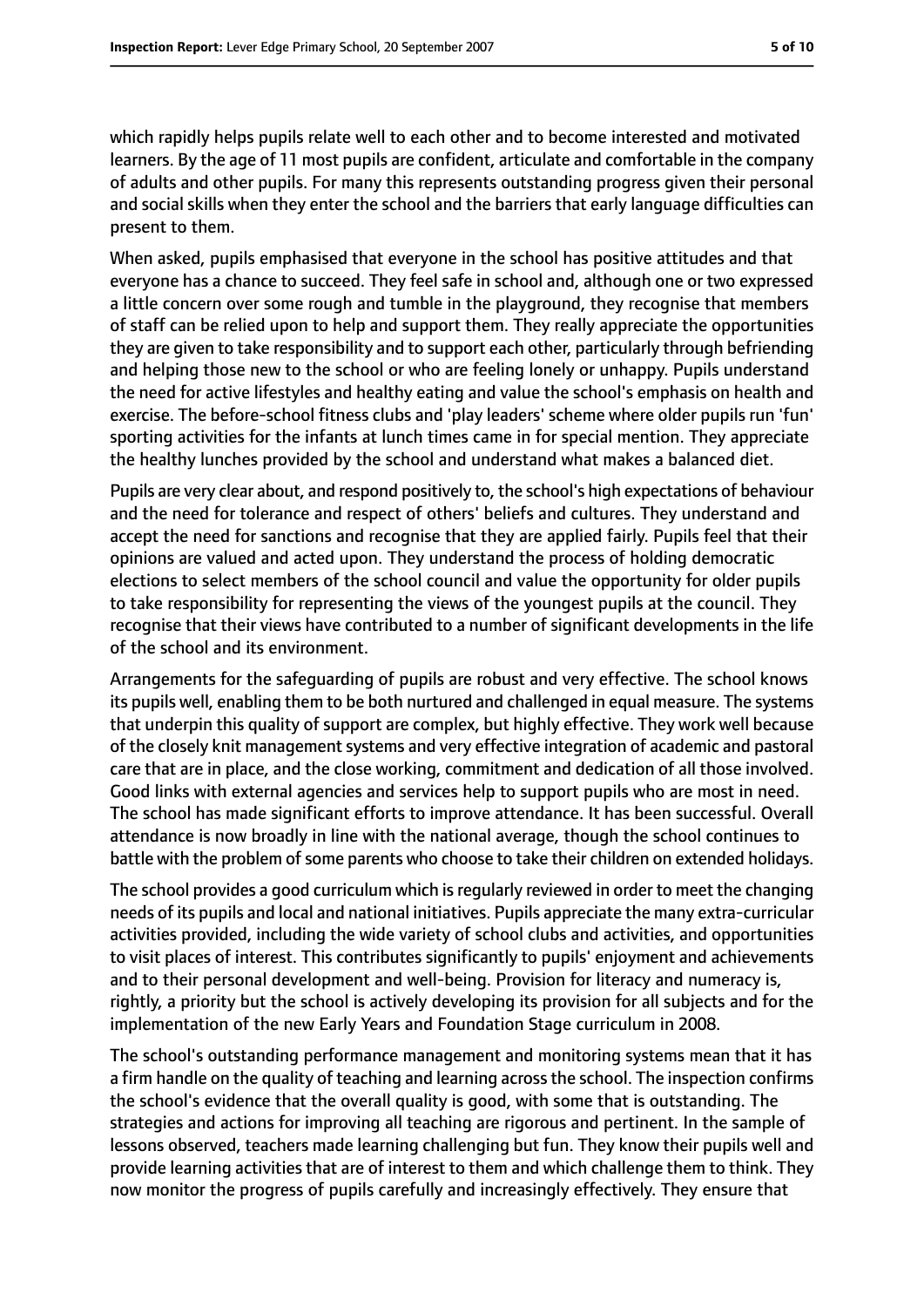pupils understand the assessment and target-setting process. Pupils know their individual targets and what they must do to achieve these.

The headteacher, staff and governors have a common sense of purpose and are very effectively focused on improving standards and promoting the well-being of pupils. The emphasis given to developing the confidence of all pupils contributes significantly to the school's success. The school's very thorough and rigorous evaluation and monitoring procedures demonstrate high expectations and include challenging targets in all areas of school life, including those for all members of staff. The outstanding contribution of the headteacher has been in helping staff at all levels, but particularly those with responsibility for areas of the curriculum and the key stages, to take an active and dynamic role in the leadership and management of the school.

# **Effectiveness of the Foundation Stage**

#### **Grade: 2**

The quality of provision for the Foundation Stage is good, with a number of outstanding features. It is very well led and managed. Its work forms the bedrock for the outstanding personal development and well-being of pupils and underpins the success of the school as a whole.

## **What the school should do to improve further**

No significant areas for improvement have been identified of which the school was not already aware and already taking appropriate action.

Nevertheless, given the school's leading status and outstanding performance in self-evaluation, it could now take a lead for others in identifying further ways to measure the impact of its work on pupils' personal development and well-being.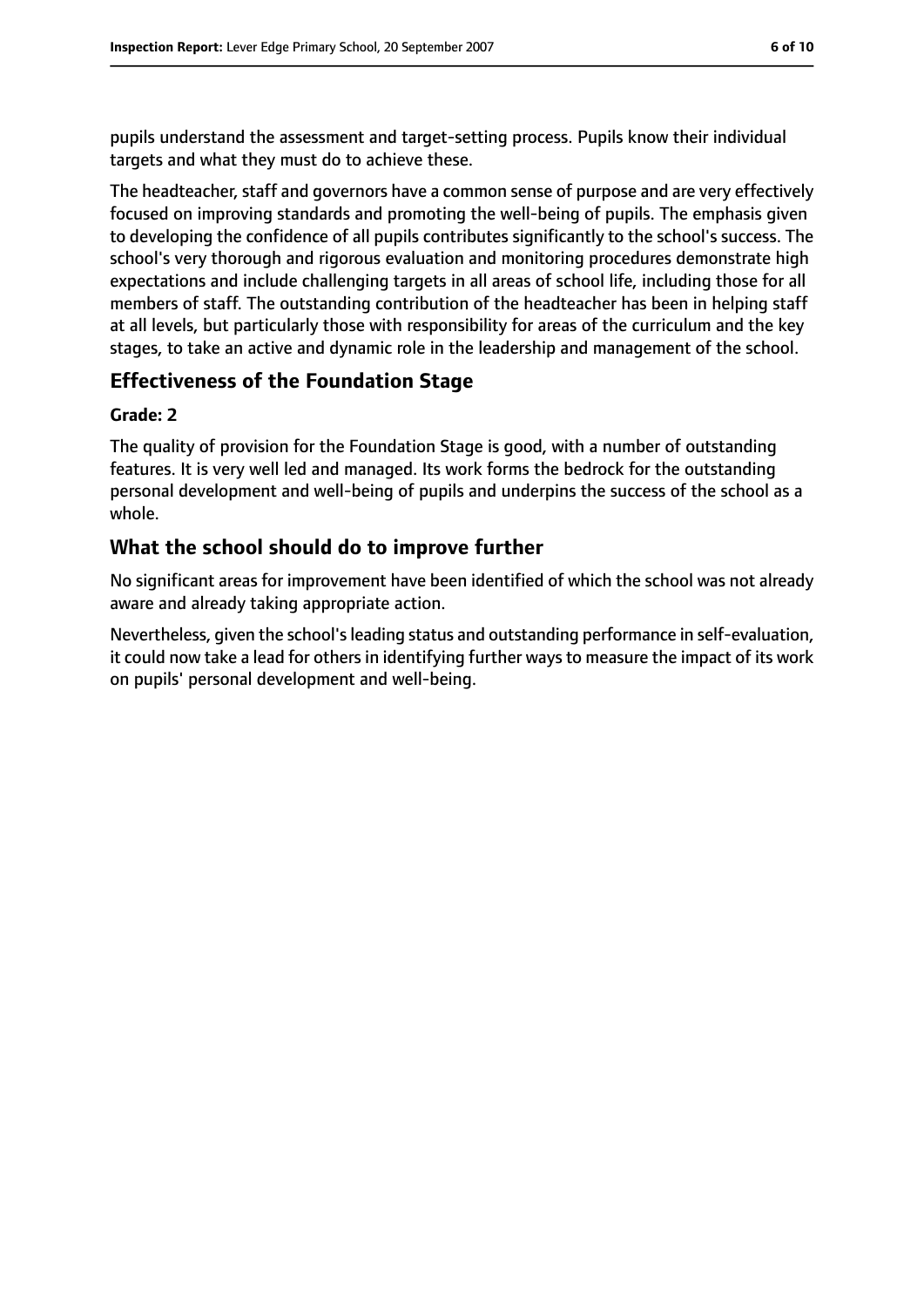**Any complaints about the inspection or the report should be made following the procedures set out in the guidance 'Complaints about school inspection', which is available from Ofsted's website: www.ofsted.gov.uk.**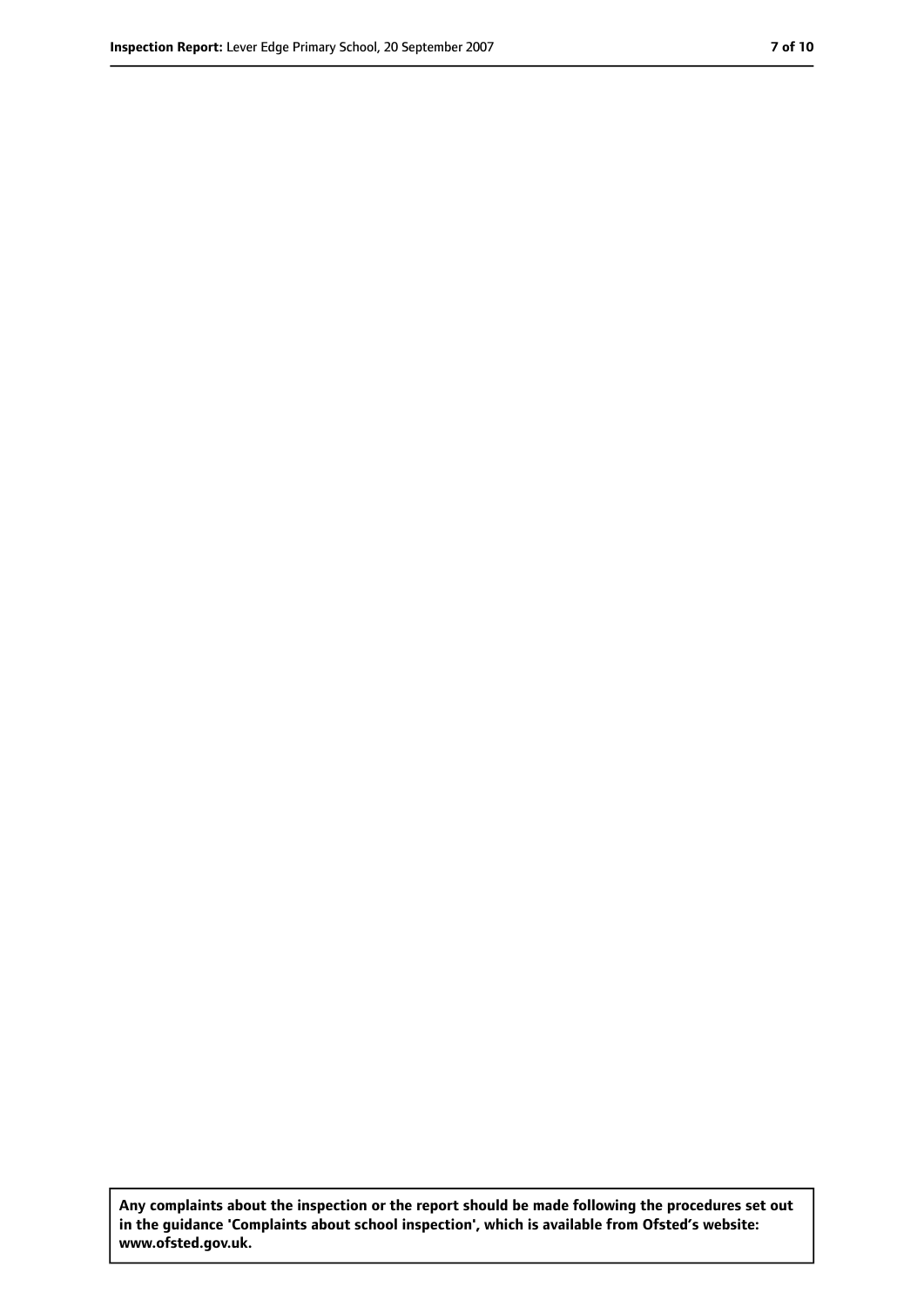## **Annex A**

# **Inspection judgements**

| $^{\backprime}$ Key to judgements: grade 1 is outstanding, grade 2 good, grade 3 satisfactory, and | <b>School</b>  |
|----------------------------------------------------------------------------------------------------|----------------|
| arade 4 inadequate                                                                                 | <b>Overall</b> |

# **Overall effectiveness**

| How effective, efficient and inclusive is the provision of education, integrated<br>care and any extended services in meeting the needs of learners? |     |
|------------------------------------------------------------------------------------------------------------------------------------------------------|-----|
| Effective steps have been taken to promote improvement since the last<br>inspection                                                                  | Yes |
| How well does the school work in partnership with others to promote learners'<br>well-being?                                                         |     |
| The effectiveness of the Foundation Stage                                                                                                            |     |
| The capacity to make any necessary improvements                                                                                                      |     |

## **Achievement and standards**

| How well do learners achieve?                                                                               |  |
|-------------------------------------------------------------------------------------------------------------|--|
| The standards <sup>1</sup> reached by learners                                                              |  |
| How well learners make progress, taking account of any significant variations between<br>groups of learners |  |
| How well learners with learning difficulties and disabilities make progress                                 |  |

# **Personal development and well-being**

| How good is the overall personal development and well-being of the<br>learners?                                  |  |
|------------------------------------------------------------------------------------------------------------------|--|
| The extent of learners' spiritual, moral, social and cultural development                                        |  |
| The extent to which learners adopt healthy lifestyles                                                            |  |
| The extent to which learners adopt safe practices                                                                |  |
| How well learners enjoy their education                                                                          |  |
| The attendance of learners                                                                                       |  |
| The behaviour of learners                                                                                        |  |
| The extent to which learners make a positive contribution to the community                                       |  |
| How well learners develop workplace and other skills that will contribute to<br>their future economic well-being |  |

# **The quality of provision**

| How effective are teaching and learning in meeting the full range of the<br>learners' needs?          |  |
|-------------------------------------------------------------------------------------------------------|--|
| How well do the curriculum and other activities meet the range of needs<br>and interests of learners? |  |
| How well are learners cared for, quided and supported?                                                |  |

 $^1$  Grade 1 - Exceptionally and consistently high; Grade 2 - Generally above average with none significantly below average; Grade 3 - Broadly average to below average; Grade 4 - Exceptionally low.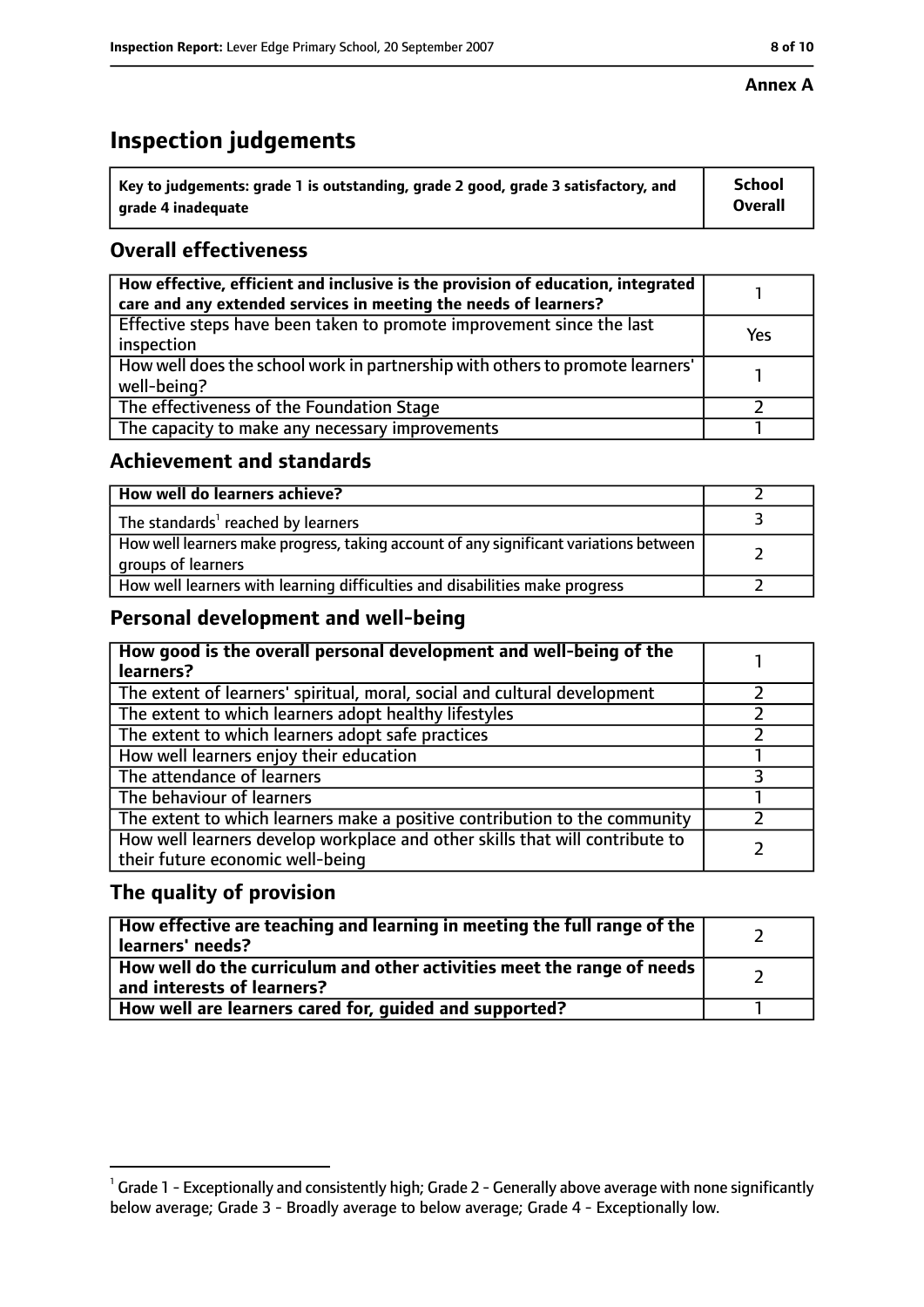# **Annex A**

# **Leadership and management**

| How effective are leadership and management in raising achievement<br>and supporting all learners?                                              |     |
|-------------------------------------------------------------------------------------------------------------------------------------------------|-----|
| How effectively leaders and managers at all levels set clear direction leading<br>to improvement and promote high quality of care and education |     |
| How effectively leaders and managers use challenging targets to raise standards                                                                 |     |
| The effectiveness of the school's self-evaluation                                                                                               |     |
| How well equality of opportunity is promoted and discrimination tackled so<br>that all learners achieve as well as they can                     |     |
| How effectively and efficiently resources, including staff, are deployed to<br>achieve value for money                                          |     |
| The extent to which governors and other supervisory boards discharge their<br>responsibilities                                                  |     |
| Do procedures for safequarding learners meet current government<br>requirements?                                                                | Yes |
| Does this school require special measures?                                                                                                      | No  |
| Does this school require a notice to improve?                                                                                                   | No  |